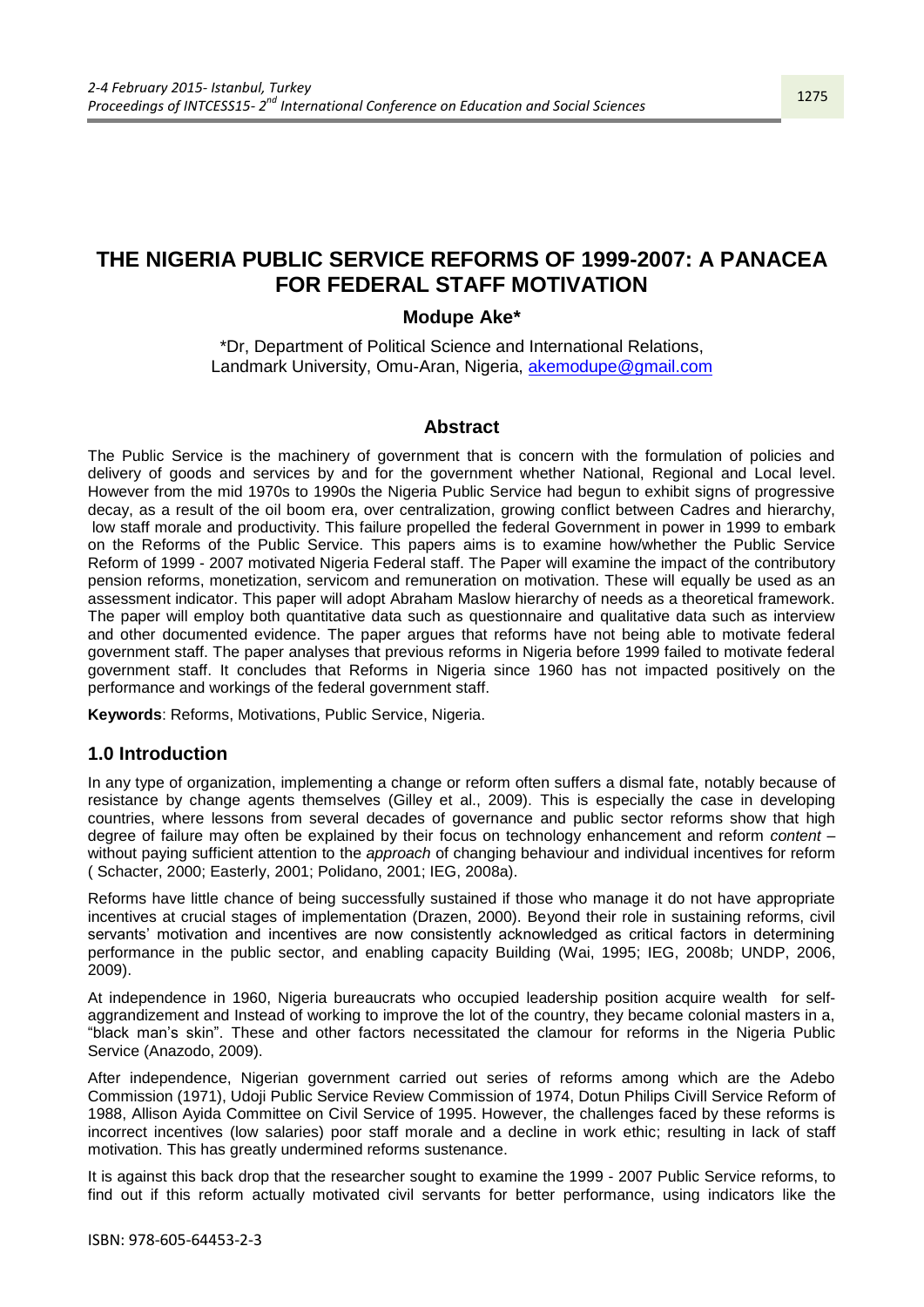contributory pension reform, monetization, Servicom and remuneration, especially in the perspective of sustaining capacity development.

# **1.1 Conceptual Clarification**

Reform, in simple terms, implies the readjustment or repositioning of an organisation in order to be able to effectively and efficiently meet the dynamism and challenges of its universe of operation. It often requires a trajectory of moving from a present but unfavourable state through series of strategic and institutional stages of change towards a future state marked by efficient and effective improvements leading to better performance (ECA, 2009: 4).

Motivation has several meanings. Munford, (1972:74) refers to motivation as "the Psychological contract". By this he meant the willingness of an employer to provide situations which caters for an "individual psychological needs in exchange for a commitment by the employee to his work and the firm's interest – a condition that is often referred to as motivation. Motivation can be at different levels – individual, organizational and societal. Public service refers to all organization that exists as part of government's machinery for implementing policies and programme as well as for delivering services to meet the needs of citizens. The Public service encompasses the civil service and the police and other security agencies: the armed forces, the national or state assembly services, the judiciary, parastatals, agencies and companies in which government own controlling shares (BPSR, 2007 1-2).

Public sector reforms on the other hand usually include a range of reform measures dealing with core government functions such as civil service reform, financial and fiscal reform, decentralization, enhancing accountability, legal and judicial reform, and improving corporate regulatory frameworks" (ADB, 1995: 139).

# **1.2 Factors That Necessitated Reforms**

The public sector in most third world countries signals the worst tendencies of the "dead hand" of bureaucracy—corrupted, inefficient, poor services, cumbersome red tape—due to "accumulation of excessive power, lack of accountability and representation, indifference towards public needs and demands, official secrecy and inaccessibility, and role in depoliticizing the public sphere‖ (ECA,2009:13).This has led to a constantly declining level of efficiency and effectiveness in the delivery of public goods to the citizens. This assessment of the bureaucratic nature of the public sector in Africa coincided with the growing call, at the global level, for a redefinition of the state in the light of their functioning capacity to meet the growing needs of the citizens within a democratic dispensation. These are the issues that gave birth to the idea of the *reform* of the public sector.

In like manners, Nigeria's development efforts and government policies are threatened by the Incompetency and ineffectiveness of the Public service. The Public Service had begun to exhibit signs of progressive decay, as a result of the oil boom era, over centralization, growing conflict between cadres and hierarchy, low staff morale and productivity. As a result of these, successive governments in Nigeria (from postindependence era to the contemporary times), have embarked on series of reforms aimed at improving the efficiency and effectiveness of the public service. But still, the service remains inefficient and incapable of reforming itself (Salisu, 2001:1).

# **1.3 Theoretical Postulation**

Abraham Maslow's Hierarchy of Needs Theory may be very helpful as the theoretical drive of this paper, Maslow in his famous article of 1943 argues that we have five innate needs. These are the, Physiological Needs, the Safety Needs, Affiliation or Social Needs, Esteem Needs and Self Actualizing Needs.

Sarpu (2013) says, for Public Service Reforms to motivate Civil Servants. Maslow, (1954) identifies six major theoretical issues to be addressed. First, Human being is an organism which drives into action to satisfy its needs. Secondly, a sound theory of motivation centres on the basic goals of human being; third, human behaviour is a reflection of more than one need. Fourthly Classification of need into specific group is a requisite in formulating a motivation theory; fifthly classifications of motivation must be based on goals rather than on instigating drives or motivated behaviour and the situation in which human organism reacts is a valid point in motivation theory, but the emphasis should always be on the Behaviour of the organism rather than on the field of situation.

In the Public Service Reforms of 1999 – 2007, there are components put in place for the reform process these are; Monetization of fringe benefits, Contributory Pension Schemes, Servicom, and Remuneration (Pay) etc. These are indicators and indices of focus of this paper. Indeed, the Remuneration (Pay) policy of the 1999-2007 reforms may be viewed as driving the federal staff into action to satisfy its needs. Federal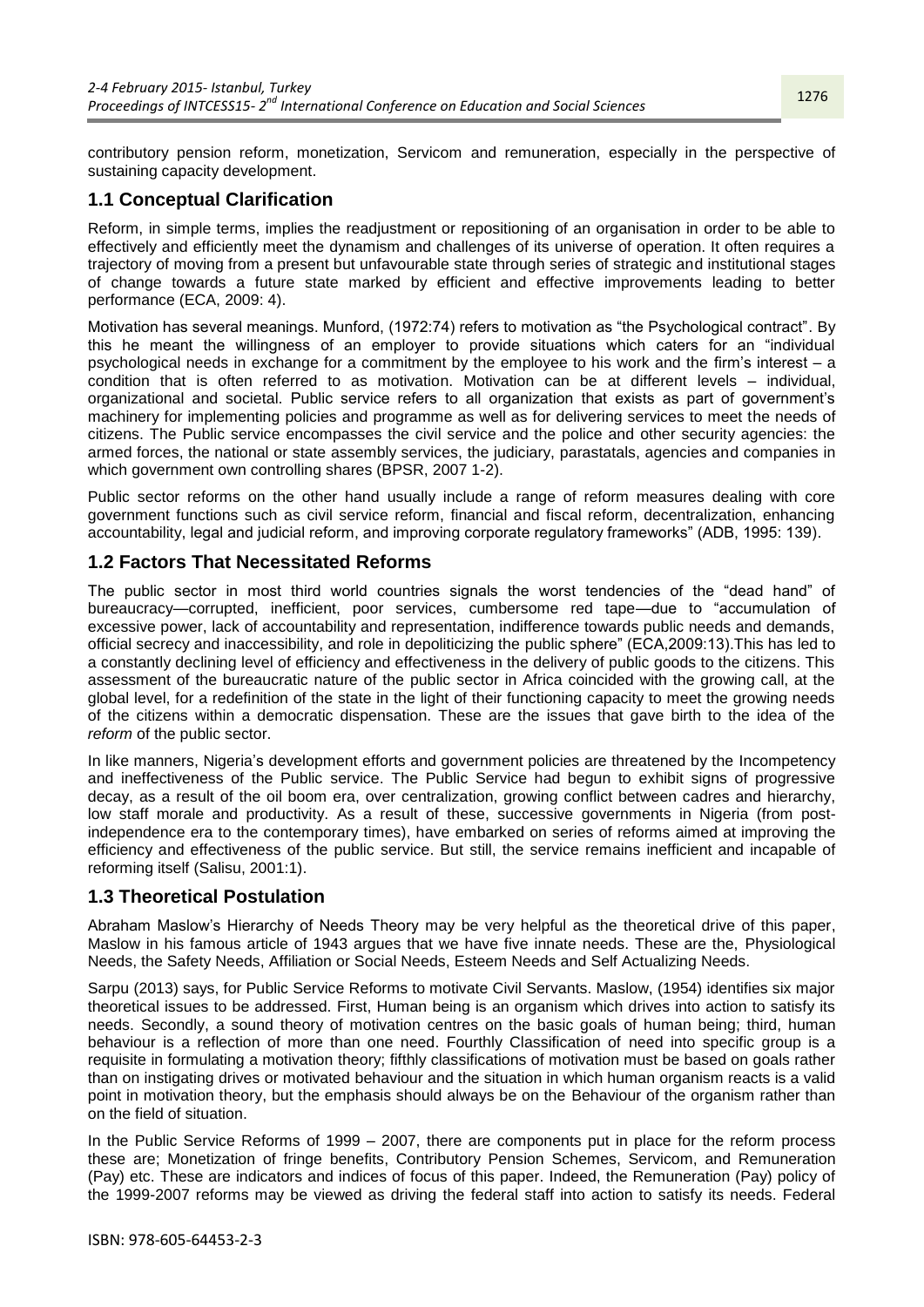Staff priority is meeting their basic needs (Second theoretical issues), which falls under the physiological needs of Maslow hierarchy of needs theory. It must be noted that all federal staff basic needs are the same and common irrespective of the societies, cultures and organization in which they live and work. Once the Remuneration (Pay) of the 1999 – 2007 reform is able to meet the basic needs and requirements of staff at the lower order of Maslow hierarchy, then the desire for higher order arise, (Third theoretical issues). This shows that staff behaviour and productivity can be rationally determined and motivated.

The Fourth element of the theory, attest to the fact that the Contributory Pension Reform is group under the security and safety needs (live free from dangers and fear of loss of jobs, shelters etc.), showing that federal staff needs are arranged into specific groups hierarchically, while motivation of federal staff centres on how and whether the monetization of allowances of fringe benefits, remuneration and pension Scheme is able to meet staffs basic goals and motivate them.

This is an extrinsic motivation as it has to do with policies of organizations. As each of these needs becomes substantially satisfy, the next need becomes dominant, staff moves up the steps of the hierarchy from security and safety needs to Affiliation or Acceptance needs.

# **1.4 Reform Initiatives From 1960 - 1999**

Five reform initiatives were established in the post-independence period. These are: the Morgan Commission (1963), attended to the general demand for wage increase consequent on the Mbanefo wage award of 1959, proposed a minimum wage on geographical basis.

The Elwood Grading Team (1966), tackled the anomalies arising from the grading of posts, and proposed uniform salaries for civil service officers performing identical tasks. Adebo Commission of 1971, set up to inquire into the issue of wage and salary, however deeper managerial challenge pushed its terms of reference beyond wages and salary to issues of organization and structure. (Olaopa, 2009A: 134).

The Udoji Commission of 1974 diagnosed the central problem of the Nigerian Public Service as that of inability to respond to serious changes. It introduced modern methods of managing complex organizations; The Federal Government undermined the Udoji Report by neglecting its series of recommendation. The wage and compensation issue that surfaced in the pre-1954 reforms again reared its head in the immediate post-independence period and connected all the commissions set up at that time.

The Dotun Philips Study Group in 1985 (Ayeni, 2008: 60). Specifically assess the effectiveness of the Public service which eventually led to recommendations about reduction in personnel, and fundamentally the enthronement of professionalism? The Babangida regime, on the basis of the Phillips Report, produced the 1988 Civil Service Reforms through Decree No. 43 of 1988. To establish a virile, dynamic and result-oriented Public service. The 1988 reform emphasized the need for specialization, regular training and retraining. (Dibie, 2003: 84) Because some of the commission's recommendations were turned down, and the implementation of the accepted ones did not achieve the intended goal the Civil Service continued to perform poorly.

# **1.5 Staff Motivation Before 1999 – 2007 Reforms**

These reforms starting from the Morgan Commission of 1963 to the Allision, Ayida Panel of 1994, tried quiet a lot at improving the Public Service in Nigeria. But the future of Nigeria civil servants were never discussed nor put into consideration. It was obvious that a result oriented Public Service had not emerged in Nigeria. The quality of the Public Service was severely hampered by cultural, structural, institutional and other management defects. By 1975, the Public service was already in a deep conflict that had both systemic and political dimensions. With respect to the systemic, for instance, the dynamics of manpower utilization which relied on manpower planning, forecasting, budgeting and control gradually broke down. The level of staff motivation during this period was at zero per cent.

A second important field where reforms have consistently failed was their lack of attention to individual incentives, most especially civil servant pay and conditions, incentives are a critical factor for the success of reforms. Quite often, the optimal remuneration schemes do not commensurate to the input. While up to 1966, officers' deployment to posts was based on the possession of requisite qualifications. Skills and training, job classification, grading and posting gradually became susceptible to easy adjustments through politically motivated policies that managed interclass contests for power and rewards. (Olaopa, 2009A: 202). The Public service showed itself incapable of fulfilling the dream of development that the nationalists promised the Nigerian masses at independence. There is significant disconnect between wages in the Nigerian Civil Service and motivation of staff.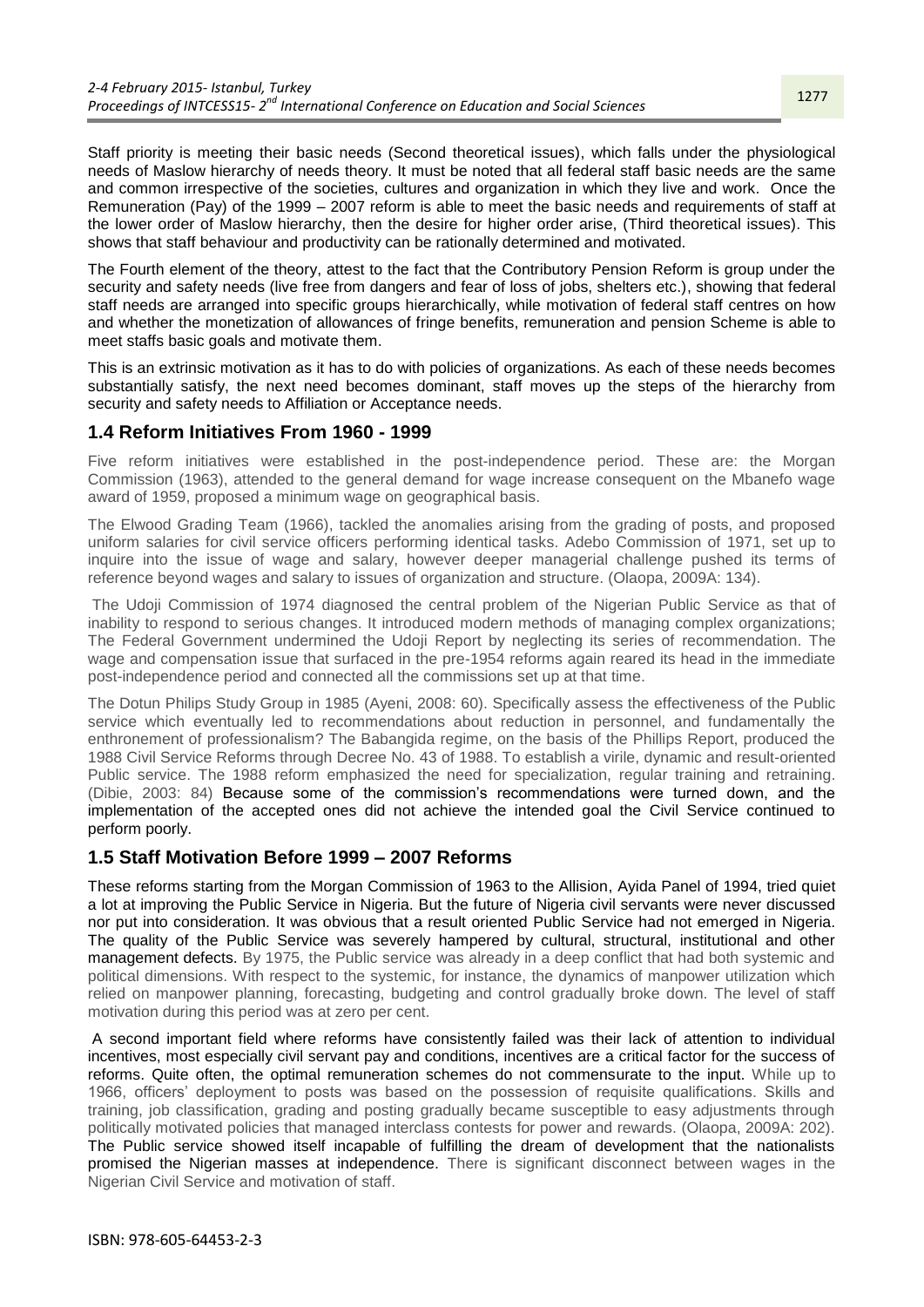# **1.6 Public Service Reforms of 1999 – 2007.**

The 1999 reform was undertaken by President Obasanjo's administration, with the establishment of the Bureau for Public Service Reform (BPSR) to, among other things, streamline and set a minimum standard in terms of staff strength and remuneration for the public service. Facilitate a process of pay reform that will provide incentives for quality staff to come into the service and

stay there. There are lots of reform policies, however the focus of this paper shall be, the monetization of fringe benefit, contributory pension reform, remuneration (pay) reform and Servicom.

### **1.6.1 Monetisation of Fringe Benefits**

Monetisation is the process of converting or established something into legal tender. It may also refer to selling a possession, charging for something used to be free or making money on goods and services that was previously unprofitable (Wikipedia 2007:1). These benefits-in-kind, include highly subsidised residential accommodation, transport facilities, chauffeur-driven motor vehicles (for the senior echelon of the service), free medical services and highly subsidised utilities such as electricity, potable water and telephone. Thus, among other benefits, government believed, monetisation would help prepare public servants for life after retirement by preventing a sharp drop in their standard of living following their retirement, compared to when they were in active service. It would also encourage public servants to be more flexible in the use of their resources, choosing whether to live in their own or rented houses, for example (Public service Reforms and National Transformation 2006:54).

#### **1.6.2 Pension Reform**

The pension reform in like manner is to address and eliminate the problems associated with the pension schemes. The new pension scheme is contributory, fully funded The new scheme, therefore applies only to the workers from 2008.While 7.5% of every worker salary is deducted as his/her contribution to pension with the employers remitting 7.5%, totalling 15%, only 2.5% is deducted from armed forces workers while their employer, government remits 12.5%,totalling 15%. Again, judiciary workers under Section 8 (2) of the 2004 Pension Reform are exempted from the new scheme entirely. This whole scheme is being regulated and supervised by the National Pension Commission (PenCom). The Commission will ensure that the payment and remittance of contributions are made and beneficiaries of retirement savings are paid when due (Public service Reforms and National Transformation, 2006:56-57).

#### **1.6.3 Pay Reform (Remuneration)**

The Executive Council of the Federation approved the implementation of Integrated Payroll and Personnel Information System (IPPIS) to all MDAs in February 2006. What was done was to do a payroll clean up, then Pay Reform, Review and Update of Public Service staff salary.

#### **1.6.4 SERVICOM**

(―Service Compact with all Nigerians‖) Servicom (2006) SERVICOM is an initiative that focuses on enhancing public service efficacy. Servicom, (2006) said SERVICOM has been enjoined to improve strategies to serve Nigerians better and ensure continual "policy" of service processes and attitudes of the civil and public services in the country. Collins Servicom, (2006) defines SERVICOM as promoting qualitative service delivery. It must be observed, however that Servicom was simply a response to government perception of the civil service as corrupt, inefficient and in need of reform. It is not a motivating factor.

The Obasanjo renewal programme was, first, designed to deal with existing problem of reform; second, it was a comprehensive programme as reflected in its being situated within an overall strategic plan of societal transformation aimed at addressing the crisis of state and governance in Nigeria; third, it was home grown despite being informed by the current global trends like the NPM; fourth, its approach to reform is top-down through the creation of the BPSR ―…(*The Obasanjo Reforms*: 24).

# **1.7 Staff Motivation After The 1999 – 2007 Reforms**

Analysed are the views of respondents (civil servants) generated from the Questionnaires and interviews conducted on the Obasanjo 1999 -2007 public service reform. Surveys of 7,637 federal civil servants in 6 states from two federal ministries stratified into senior, intermediate and junior staff cadre showed an average satisfaction with some of the reforms components. Asked if the monetization policy of the 1999 – 2007 civil service reforms has been able to motivate them, 62 per cent of the respondents agrees "monetization has a positive impact on civil servant performance;" hence it motivates, about 86 per cent were dissatisfied with Servicom, government introduction of Servicom is seen as a cheek on the excesses of the civil servants; To them it is a tool for witch – hunting civil servants. 61 percent believed that contributory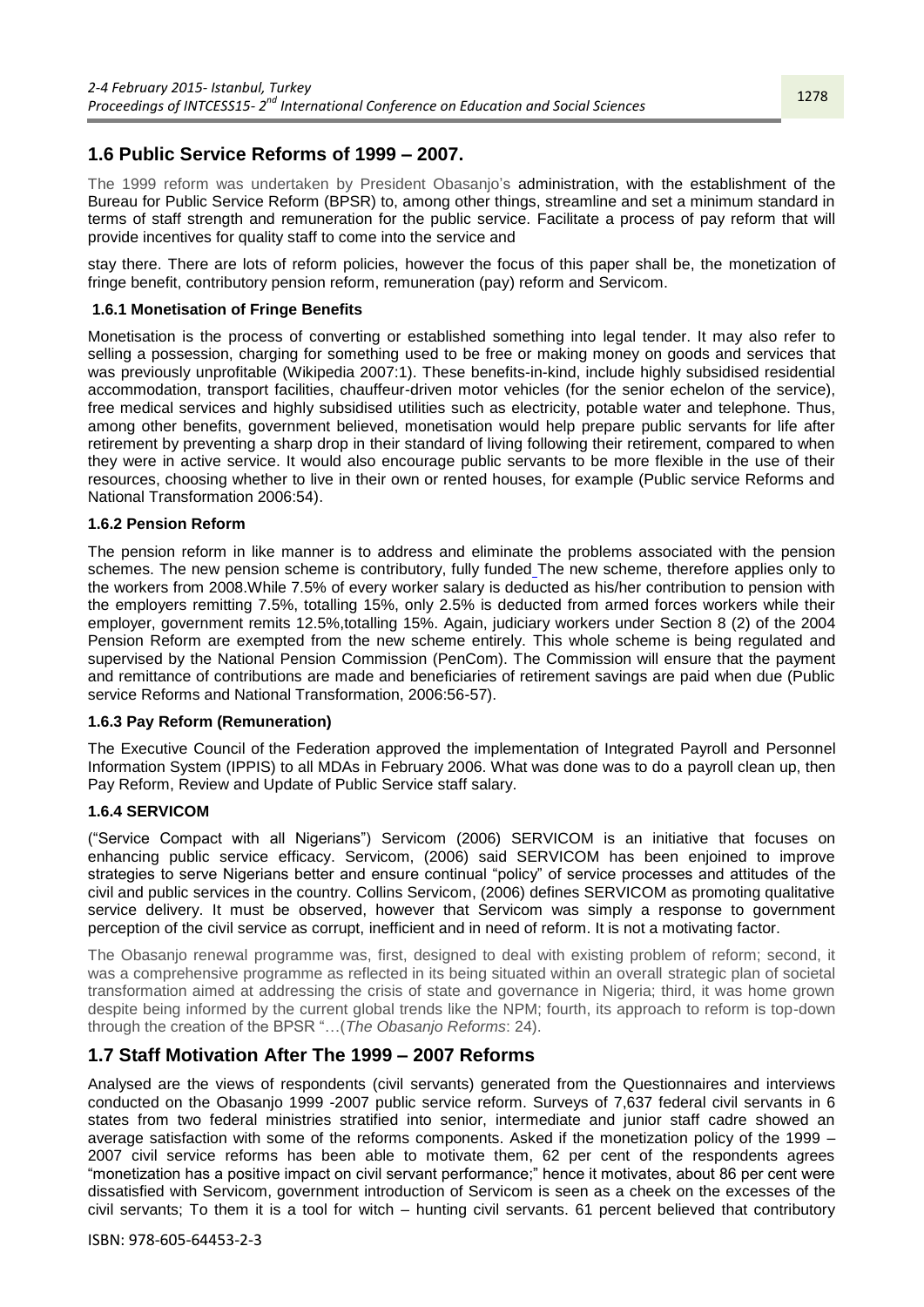pension scheme is an improvement on the old unfunded pension scheme; as such it is the best that has happened to the retirees because it is less cumbersome.

Majority of the staff surveyed (73 per cent) showed widespread satisfaction with increase in remuneration (pay) reform, in tune with Abraham Maslow hierarchy of needs theory. Our findings revealed that government did well by increasing staff pay, if salaries are increased; one is motivated and geared-up to put in more effort into the service. The argument that adequate pay is crucial for sustaining motivation, performance, and integrity of civil servants has been widely accepted and documented (Kiragu et al. 2004: 109). However it is the general believe that the reform could not effectively fight inflation in the society.

Findings, revealed that the 1999 - 2007 reform has motivated civil servants to a greater extent example is the monetization of fringe benefit , the occupiers of the properties and users of government vehicles were given the option of purchasing them. While with the contributory pension, payment of retirees is guarantee after retirement. Unlike the previous reforms where retirees queue – up endlessly waiting for their retirement benefits to be paid.

Ugwu-Oloto (2007:56) says at no time in Nigeria's history has the nation witnessed fundamental changes in the key facets of our national life on such a scale as the time of President Olusegun Obasanjo's reforms. This is not to say reforms in Nigeria have reached its final destination, much still need to be done.

# **1.8 Conclusion**

In conclusion, this paper has argued that Public Service reform of 1999 - 2007 is essential in motivating the civil servants. In this paper, four key indicators have been presented, namely; monetization of fringe benefits, remuneration (pay) reform, contributory pension scheme and Servicom. The paper has clearly shown that although each of these reforms have been implemented, very little has so far been achieved, more importantly due to the socio-economic and political

state in which the country is in today.

### **1.9 Recommendations**

It is recommended that Issues related to staff incentives, welfare and motivation still needs to be addressed and given maximum priorities in future reform process.

### **References**

- African Development Bank (1995), *African Development Report 1995: Public Sector Management in Africa* (Oxford: Oxford University Press)
- Ayeni J. (2008). *Reforming Public Services Nigeria a Collective responsibilit*y Abuja: SSE Publishers.
- BPSR (2007). *Nigeria Public Service Reform*; Answers to Sixty Six Frequently Asked Questions on Public Service Reform, Abuja.
- Collins, Paul (1980), "Current Issues of Administrative Reforms in the Nigerian Public Service: The Case of the Udoji Review Commission," in Collins (ed.) Administration for Development in Nigeria: Introduction *and Readings* (Lagos: African Education Press).
- Drazen, Allan, 2000, *Political Economy in Macroeconomics*, Princeton University Press UN-
- ECA (2009), "Innovations and Best Practices in Public Sector Reforms in Africa: The Case of the Civil Service," ECA/GPAD/AEGM/09/2, October.
- Easterly, William, 2001, *the Elusive Quest for Growth. Economists' Adventures and Misadventures in the Tropics*, Cambridge: MIT Press.
- Gilley, Ann, Jerry Gilley, and Heather McMillan, 2009, "Organizational Change: Motivation, Communication, and Leadership Effectiveness‖, *Performance Improvement Quarterly* 21(4): 75‐94.
- Independent Evaluation Group (IEG), 2008a, "Public Sector Reform: What Works and Why?" An IEG *Evaluation of World Bank Support*, Washington, DC: The World Bank. Independent Evaluation Group (IEG), 2008b, Using Training to Build Capacity for
- Development, *An Evaluation of the World Bank's Project*‐*Based and WBI Training*, Washington, DC: The World Bank
- Federal Ministry of Information and Communication, 2006, 'The Obasanjo Reforms: Public Service Reforms and National Transformation', Abuja.